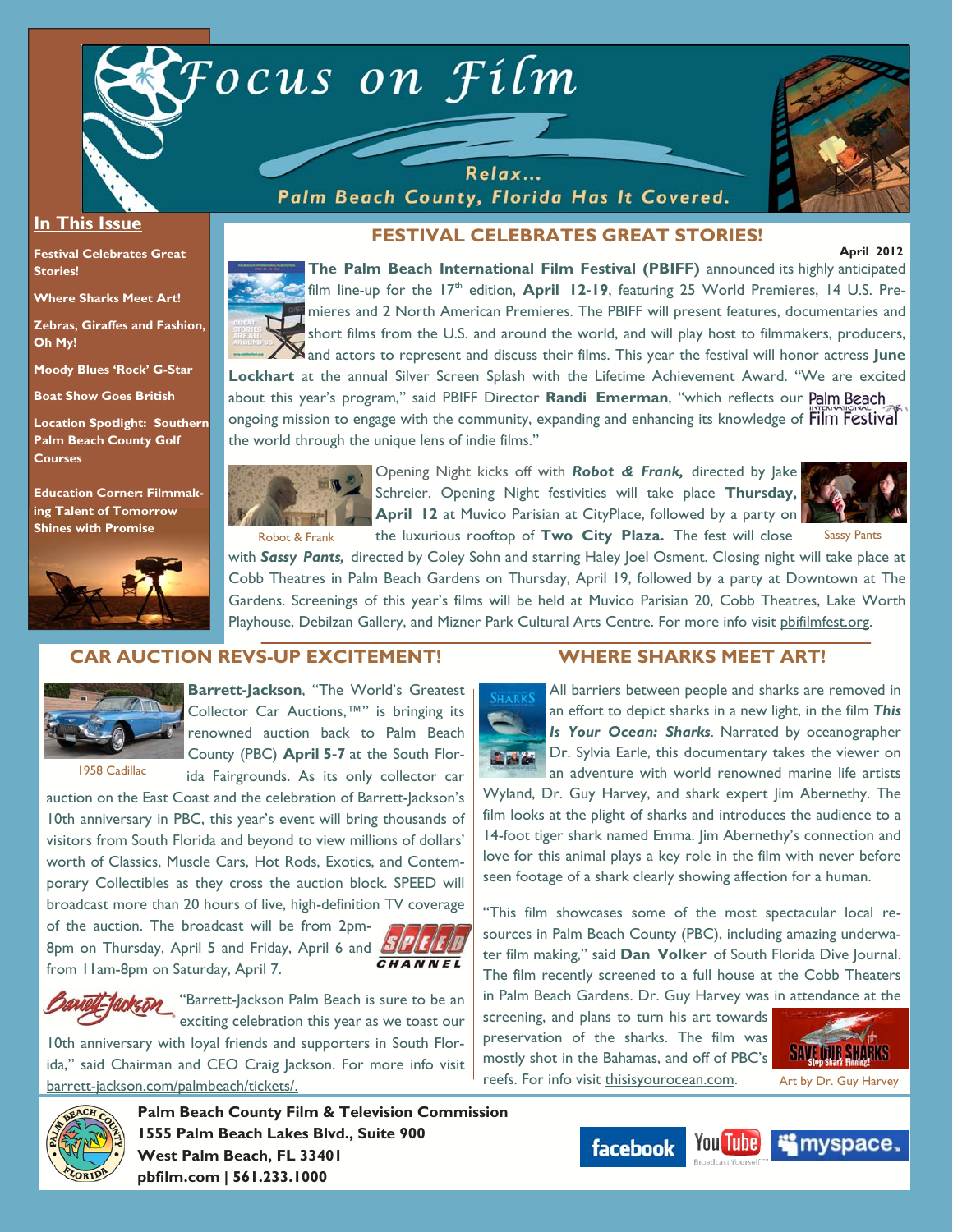# **STYLISH SPOT 'WRAPS' IN DELRAY**



A stylish new ad campaign shot at three of the hottest locations in **Delray Beach**…the beach at A1A and Atlantic Avenue, the sidewalks of Atlantic Avenue, and Lake Ida West Park, for a new commercial. Hutton Miller, LLC out of Boca Raton produced the shoot for **Style Wraps**, a clothing item for women. "South Florida has gorgeous weather,

Delray Beach which makes it a great place to shoot year-round, and Delray provides beautiful and varied settings which serve as the perfect backdrop for our fashion and style spots," said Line Producer **Maria Diaz**. The spot will air nationwide.

Hutton Miller creates brands through worldwide marketing channels including direct response TV, home shopping networks, international programming and electronic and retail outlets. For info visit huttonmiller.com.

# **FEATURE FILM GOES GLOBAL**



Girls Gone Dead is a horror comedy which  $\overline{P}$  pays homage to the 80's horror comedy classics. Segments of the film shot in Palm Beach County, and the film just made its world premiere in South Florida. Produced by **Spy Global Media**, *Girls* 

*Gone Dead* has been the topic of conversation on the Howard Stern show, and according to producers will also be promoted at the 2012 Comic-Con this summer.



**Jerry "The King" Lawler** (*Wrestle Mania, Monday Night Raw*) **Nicko McBrain** (I*ron Maiden*), **Beetlejuice** (*Howard Stern*) **Sal "the Stockbroker" Governale** (*Howard Stern*), **Al Sapienza** (*Sopranos, Prison Break*), and dozens of others came together to celebrate the world premiere.

Girls Gone Dead In the film, directors Michael A. Hoffman and Aaron Wells take the twisted and gory genre to a new level. *Girls Gone Dead* tells the campy tale of six freshmen, the owners of a notorious video company, and a crazed maniacal killer. It will be released on July 17, 2012 by E One in North America and by accommodated at the **Hilton Garden Inn**. Archstone Distribution internationally. For info call 561.792.7290. For more info visit **bostonproper.com**.

#### **MOODY BLUES 'ROCK' G-STAR STUDIOS**



Legendary rock band, **The Moody Blues**, landed at **G-Star Studios'** new Sound Stage 1 to rehearse for their first stop on their 35 US city tour, continuing their World Tour. Original band members, **Justin Hey-**

**wood**, **John Lodge** and **Graham Edge** loved

G-Star Studios

the studios. "We never had anything like this in England," said bassist, **John Lodge**. "What an opportunity for the kids here."

Tour Manager Marc Hogue echoed the sentiments, "This is truly a professional, world class facility capable of doing any size show, rehearsal, videos, movies...complete with a very cooperative staff and student body." For info call Dawn Hauptner at 561.543.8995.

# **YOUTH CULTURAL FILM FESTIVAL**



In an effort to promote youth in the realm of film and digital media arts, Tax USA and Haitian-American artist General Rouj partnered with Kidz Korner and local filmmaker Gary Davis to host the inaugural **Palm Beach** 

Gary Davis and

**Youth Cultural Film Festival**. The festival Producers of the Festival took place last month. The films included cultural and foreign high school/college, shorts and documentaries. Gene Jack Rouzzoe,

Davis hopes this becomes an annual event in which entertainment industry connoisseurs can participate and stay involved with students to enable them to have a positive artistic and professional career path in entertainment. "Instead of getting involved in crimes, at-risk youth can use their creative minds to express their ideas, and sell, produce and distribute movies," Davis said. For more info call Gene Jack Rouzzoe at 561.771.2713.

#### **ZEBRAS, GIRAFFES AND FASHION, OH MY!**



**Boston Proper**, a women's clothing company that focuses on designing for today's independent, confident and active women recently wrapped a shoot for their upcoming **Travel 2012 Catalog**. Models got to strike

Lion Country Safari

Boston Proper shoot at a pose in front of photogenic animals at **Lion Country Safari** in **Loxahatchee**, and then

had some fun in the sun at **CityPlace** in **West Palm Beach**. The crew also shot at many private locations throughout Palm Beach County during the eight day shoot.

"We are so fortunate to be headquartered in Palm Beach County, and able to take advantage of exquisite settings such as Lion Country Safari," said **Jennifer Lugo**, Photo Shoot Production Manager

for Boston Proper. Based out of **Boca Raton**, Boston Proper's catalogs reach over 60 million people annually and they have been using Palm Beach County as a backdrop for almost two decades. The crew was



Boston Proper shoot at Lion Country Safari

#### **ACTRESS HOSTS ONLINE RADIO SHOWS**



**Rachel Galvin** has started two online shows in an effort to motivate and educate actors and filmmakers. Her first show, **Basics of the Biz**, corresponds with her book of the same name and deals with tricks of the trade in the acting industry based on lessons she has learned over the past 14 years in Florida and L.A. as an actor, talent manager, producer and more.

In her new show, **IndieStreak**, she interviews industry professionals such as filmmakers and writers from around the country, primarily about their independent productions. Listen to her shows at blogtalkradio.com/basicsofthebiz and blogtalkradio.com/indiestreak. For more info visit RachelGalvin.com.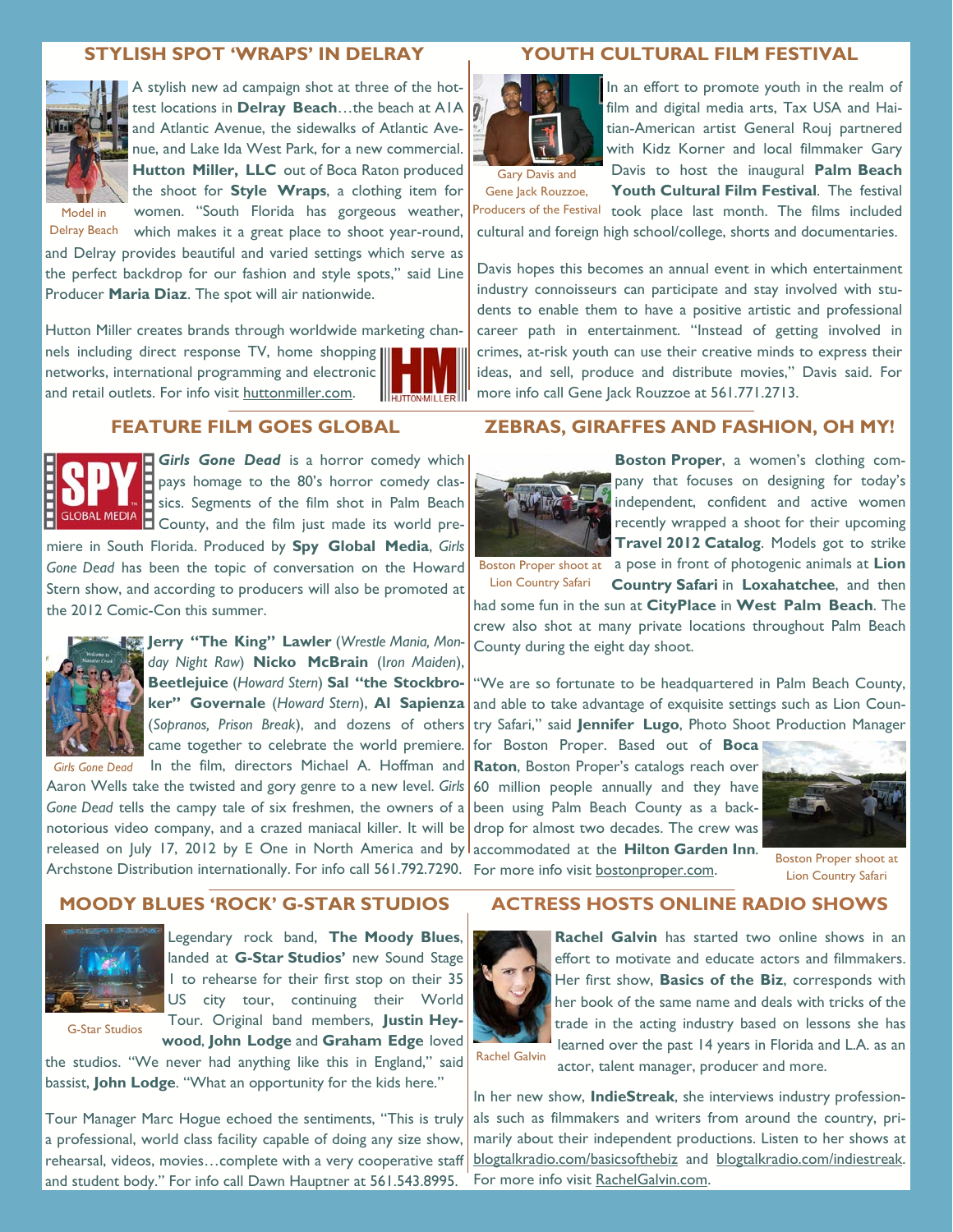# **FILMMAKING TALENT OF TOMORROW SHINES WITH PROMISE**



Nearly 700 talented students and film enthusiasts gathered to honor Florida's next generation Film Festival<sup>®</sup> of film stars, with more than \$10,000 at the Student Showcase of Films (SSOF). The event was held at the Keith C. & Elaine Johnson Wold Performing Arts Center at Lynn University. The show was hosted by local comedian **Frank Licari** of the The Jove Improv. The Palm Beach County Film & Television Institute also made a special announcement! They teamed up with **Stephen Bell**, a young filmmaker and past SSOF winner to provide financing, guidance and



Host Frank Licari dancing with Jo Ann Pflug

presented to **Mel Maron**, **Marcie Gorman** and **Todd Bonlarron**. Presenters included **Daniel Samonas** from *Wizards of Waverly Place*; **Virginia Lang** from Wild 95.5 FM; **Jo Ann Pflug**, best-known from her role on *M.A.S.H*.; **Dean** 



Lyon, who worked on films such as the *Lord of the Rings* trilogy; Palm Beach International Film Festival Chair **Yvonne Boice**; and producer and actor **Jacqueline Renee Journey**, best-known for her role on *Friday Night Lights*. As part of the Palm Beach International Film Festival, winning films will be screened in their entirety during a premiere at noon on April 15, 2012 at the Mizner Park Cultural Arts Center. For more information, and a complete

support as he makes his first feature film in Palm Beach County. Special honorary awards were



Stephen Bell

# list of SSOF winners visit PBFilm.com or Facebook.com/StudentShowcaseOfFilms.

Jacqueline Renee Journey Daniel Samonas

# **MODELS STRIKE A POSE IN PBC**



Still photography shoots make up a large portion of production in Palm Beach County (PBC) each year. Brands that have chosen PBC as the backdrop for their photo shoots include Abercrombie & Fitch, Brooks Brothers, Brookstone, Gucci, Ralph Lauren and many others.

Spike Productions Photo Shoot

Recently, the production team from **Spike Productions** produced a few different catalogs for companies including JD Williams, Julipa, and Fashion World. They shot at some of the most picturesque locations in the County including **CityPlace** and **Clematis Street** in **West Palm Beach** and **Downtown Delray Beach**. "Filming in PBC is the best, great locations, beau-

tiful weather and great of support from everyone. We have been coming here for three years and plan on coming back. We love it," said **Spike Molina** of Spike Productions. Spike Productions is a Florida based company specializing in coordinating photo shoots for the international commercial photography industry. For info visit spikeproduction.com.



Spike Productions Photo Shoot

# **BOAT SHOW GOES BRITISH**



**The British Broadcasting Corp. (BBC)**  came to the annual Palm Beach International Boat Show (PBIBS) to shoot a short film for inclusion in the UK children's show *Blue Peter*, the

PB Int'l Boat Show world's longest running children's television program. The subject - the world's most luxurious super-yachts at the boat show. The BBC teamed up with Location Manager/ Coordinator **Sheila Schwartz** of Lots of Yachts/Lots of Spots.

The PBIBS ranks among the nation's top ten boat shows. During the kick-off event, Tourist Development Council Board Member Jim Bronstein was recognized as Member of the Year for the Marine Industries Association. For info visit showmanagement.com.

# **ONE NATION UNDERWATER**



**ScubaNation, One Nation Underwater,** TV Show premieres on **SunSports** on Sunday, April 8, 2012. Adding to SunSports' outdoor block, ScubaNation will wet the appetite of scuba and watersports fans alike with unique footage of some of Florida's

Screen shot of a diver from ScubaNation

best dive spots. ScubaNation is the brain child of South Florida resident, **Billy Catoggio**, whose passion since childhood has been the ocean, marine life, and scuba diving. Catoggio's love of the ocean led him to Tallahassee, Florida, where he studied Marine Biology at Florida State University (FSU). Upon graduating he moved to Miami, Florida, where he took his diving experiences to a new level and worked a brief stint at the Miami Seaquarium, where he trained dolphins and sea lions.



Three out of the first 13 episodes are concentrated on Palm Beach County. Goliath Grouper congregation, Blue Heron Bridge, and Palm Beach Sharks are all unique episodes featured during season one. For more info please visit scubanation.com.

Screen shot of divers from ScubaNation

# **MEET & MINGLE AT FILMMAKING EVENT**



**Talina Adamo**, the founder of **Black Onyx Productions, LLC** started a community film group called, **The Palm Beach County Filmmakers (PBCF)** two years ago. In an effort to grow the

PBCF, Adamo is hosting a "Meet & Mingle Networking and Membership Drive Event" on **April 27** at **7pm** at the **Living Room Theater at Boca Raton's FAU Campus**.

"The PBCF is a non-profit organization designed to help us meet others in the industry, so we can bring our resources and talent together. We plan to bring more creative and successful film projects to life, provide more work opportunities, and educate each other as well," said Adamo. For more info visit pbcfilmmakers.com.